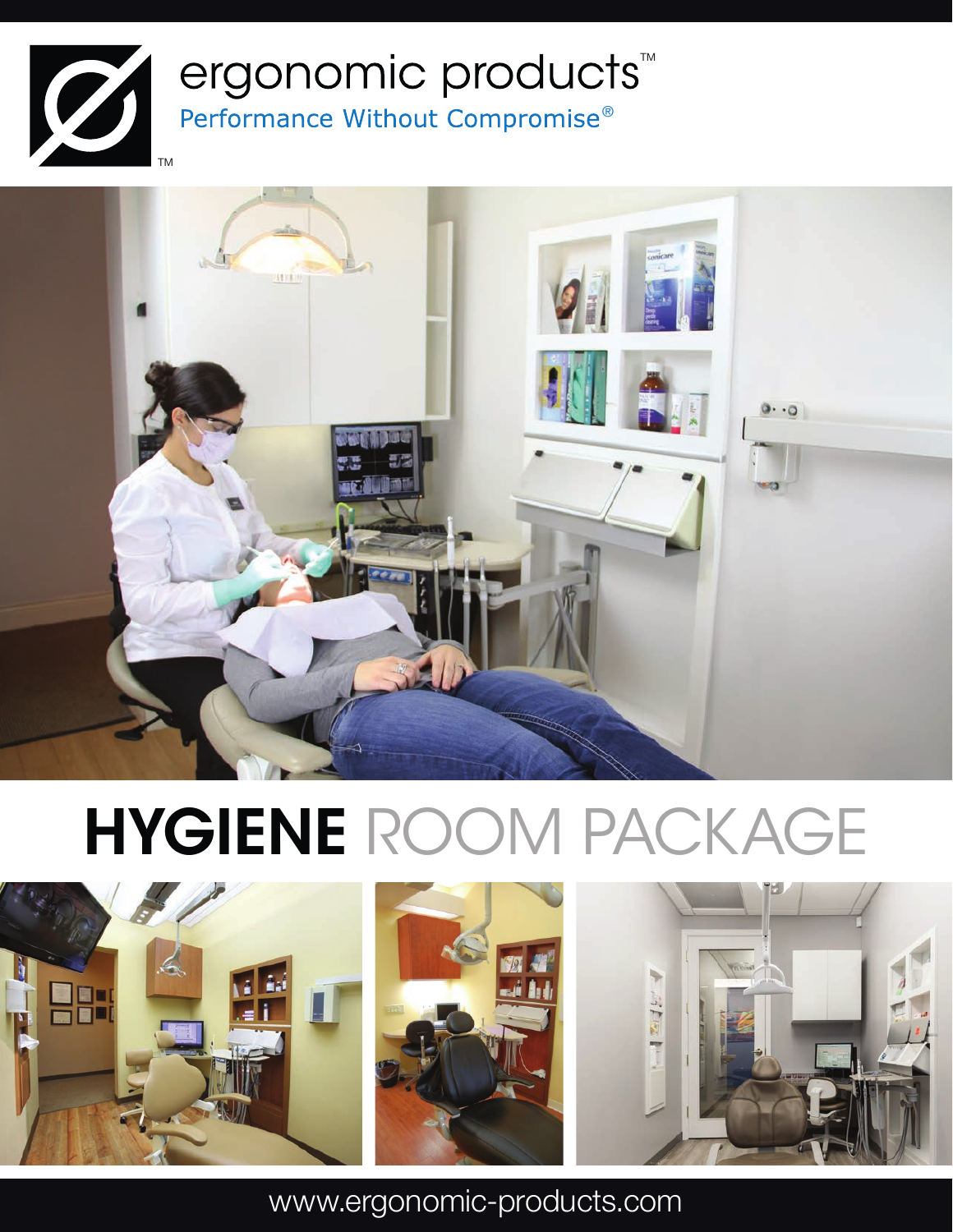# HYGIENE Room Package



# The New Standard in Hygiene Production



The compact InWall all-in-one delivery platform at the core of our Hygiene Package provides the same enhanced production found in all our Workstations.

With our EP 330 Patient Chair (featuring heat and massage), your Hygiene rooms will be attractive, comfortable spaces that will guarantee your patients return time and time again.

- High-performance, articulating delivery platform
- Space Saving InWall construction
- Material consolidation for improved ergonomics



### Performance without Compromise.®

We all know Hygiene drives a practice; it's the portal through which most new patients enter, and the vehicle that keeps them long-term. To sustain growth, a practice CANNOT limit capacity in this crucial area.

Is your hygiene set-up equal to the demands placed on it? Ours is - and then some!

Our 32" Hygiene InWall delivery platform features an articulating, 3-point swivel for left/right convertibility and reduced range-of-motion which is the hallmark of the EP Workstations. The concealed hydraulic pull-downs in our Resupply allow for exceptional storage capacity with minimal visual impact. Space-saving InWall Storage and Comfort accommodate both the patient experience and the demands of the busy clinician. The EP 330 Patient Chair brings the package together and is so comfortable your patients will ask where they can get one of their own!

Hygiene has a huge impact on the health of your practice; but it doesn't have to have an equally large impact on your Floorplan. With the EP Hygiene Room, you don't need to sacrifice Productivity when space is at a premium.

22\_01\_20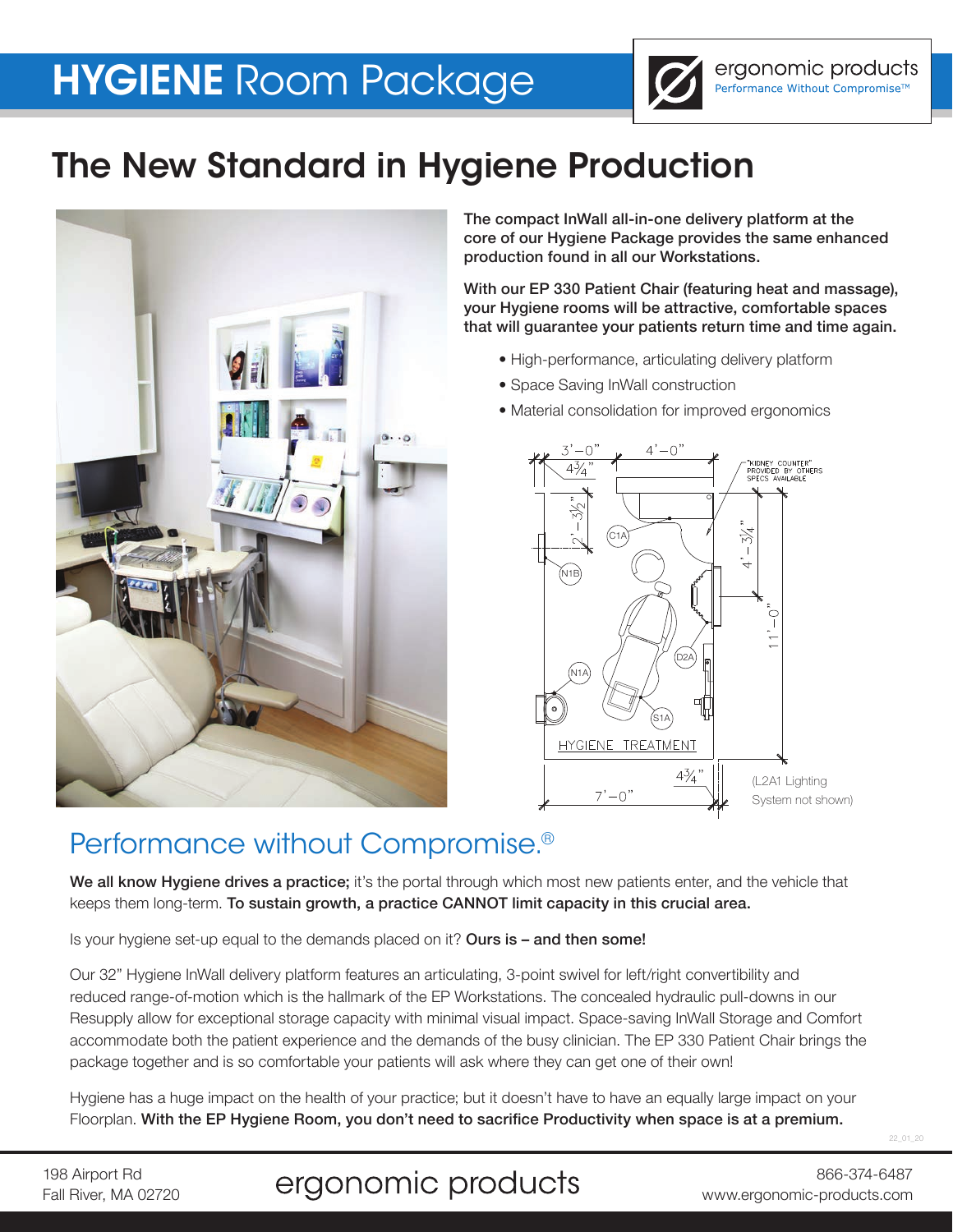### **HYGIENE** Room Package - Specifications





#### 32" Hygiene InWall™ Workstation (items D2A1 & D2A4) Standard Features Include:

- 3-point Swivel for 2-hand/4-hand convertibility
- 1 High Speed Air
- 1 Low Speed Air
- 1 A/W Syringe
- 1 HVE
- 1 Saliva Ejector
- Parkell Manual Scaler - or - Parkell Turbo Sensor Scaler
- 1 EP Consumable Bin
- 1 EP Med-waste Bin
- 8 Milled Hand-piece Holders
- 2-Liter Self-contained water supply
- Auxiliary Air/Water Ports
- Bib/Glove/Product storage (D2A4)

#### 16" InWall Comfort Station (item N1A1) Standard Features Include:

- Large, hinged mirror covers InWall storage
- Impact resistant, seamless face-frame
- Chrome faucet
- Brushed stainless undermount sink
- Beveled Corian counter
- Corian backsplash
- Utility access panel
- Recessed paper towel and cup dispenser behind mirror

*Open storage is recommended in Central Resupply, but is less desired in patient spaces. The Hygiene Resupply eliminates the under-storage of our standard unit and features doors for a patient-friendly appearance.*



Hygiene Resupply Pulldown (item C1A2) Standard Features Include:

• Hydraulic pull-down shelving provides easy access to materials.

#### 16" InWall Storage (item N1B1) Standard Features Include:

- Impact resistant, seamless face-frame
- Bulk storage specifically designed to hold standard glove boxes

#### Optional Features Include:

- Flip-up writing surface, or
- Med-waste flip-out
- Chart holder, or
- Paper-towel holder

#### FastTrack LS Track Light (item L2A1) Standard Features Include:

- All LED lighting
- 7000-32000 lux intra-oral light
- Built-in touchless On/Off control
- Tune-able wave-length allows intra-oral use with a range of curable composites
- 360° light-arm rotation
- Single-piece aluminum extrusion body
- Milled billet aluminum trolley
- Igus® Energy Chain for reliable cable management

## ergonomic products

22\_01\_20